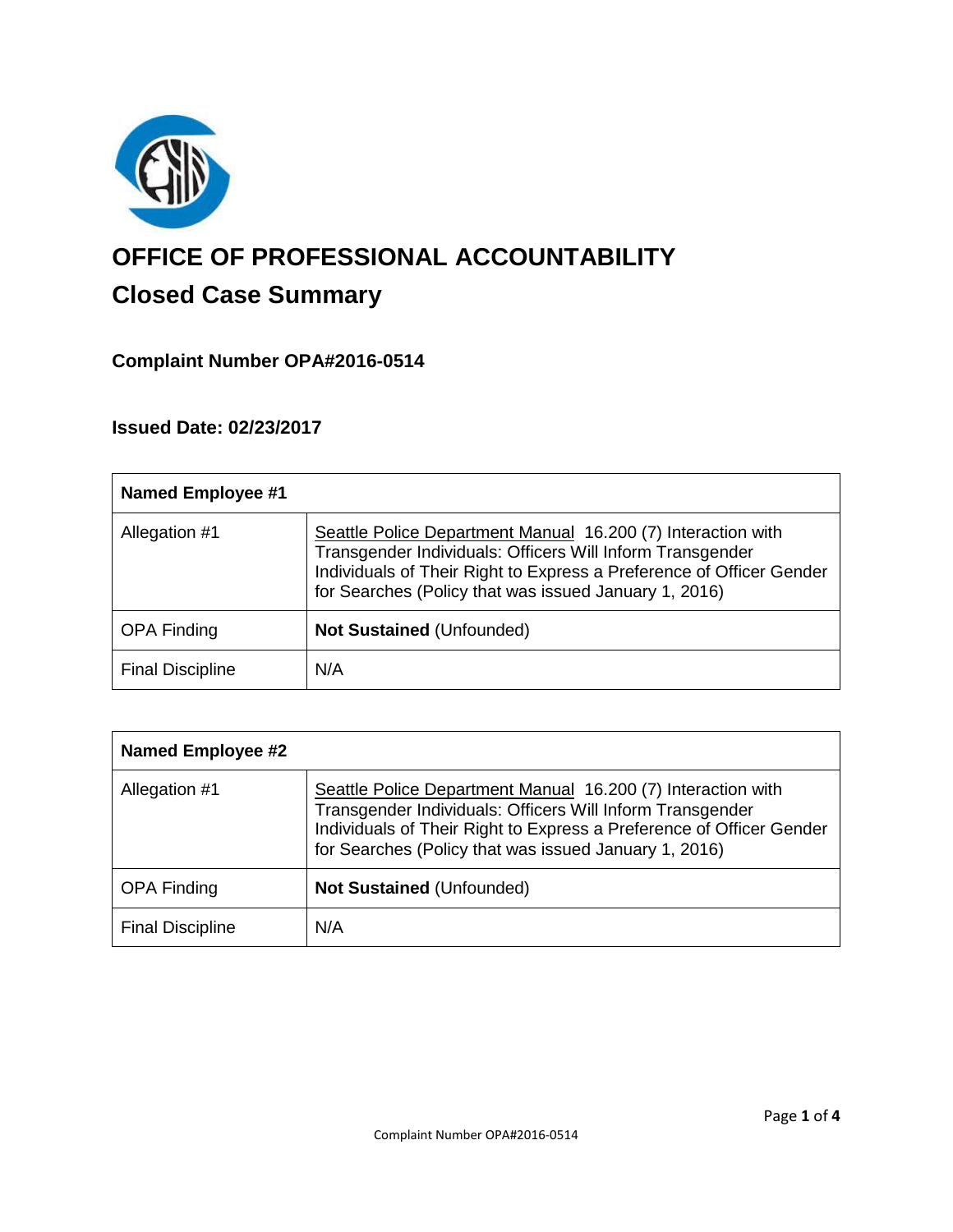| Named Employee #3       |                                                                                                                                                                                                                                                            |
|-------------------------|------------------------------------------------------------------------------------------------------------------------------------------------------------------------------------------------------------------------------------------------------------|
| Allegation #1           | Seattle Police Department Manual 16.200 (7) Interaction with<br>Transgender Individuals: Officers Will Inform Transgender<br>Individuals of Their Right to Express a Preference of Officer Gender<br>for Searches (Policy that was issued January 1, 2016) |
| <b>OPA Finding</b>      | <b>Not Sustained (Unfounded)</b>                                                                                                                                                                                                                           |
| <b>Final Discipline</b> | N/A                                                                                                                                                                                                                                                        |

| <b>Named Employee #4</b> |                                                                                                                                                                                                                                                            |
|--------------------------|------------------------------------------------------------------------------------------------------------------------------------------------------------------------------------------------------------------------------------------------------------|
| Allegation #1            | Seattle Police Department Manual 16.200 (7) Interaction with<br>Transgender Individuals: Officers Will Inform Transgender<br>Individuals of Their Right to Express a Preference of Officer Gender<br>for Searches (Policy that was issued January 1, 2016) |
| <b>OPA Finding</b>       | <b>Not Sustained (Unfounded)</b>                                                                                                                                                                                                                           |
| <b>Final Discipline</b>  | N/A                                                                                                                                                                                                                                                        |

## **INCIDENT SYNOPSIS**

The Named Employees contacted the subject.

#### **COMPLAINT**

The complainant, the Force Review Unit, alleged that the Named Employees may have violated SPD Manual Section 16.200 section 7 during the search incident to arrest of a transgender female.

#### **INVESTIGATION**

The OPA investigation included the following actions:

- 1. Review of the complaint memo
- 2. Review of In-Car Videos (ICV)
- 3. Search for and review of all relevant records and other evidence
- 4. Interviews of SPD employees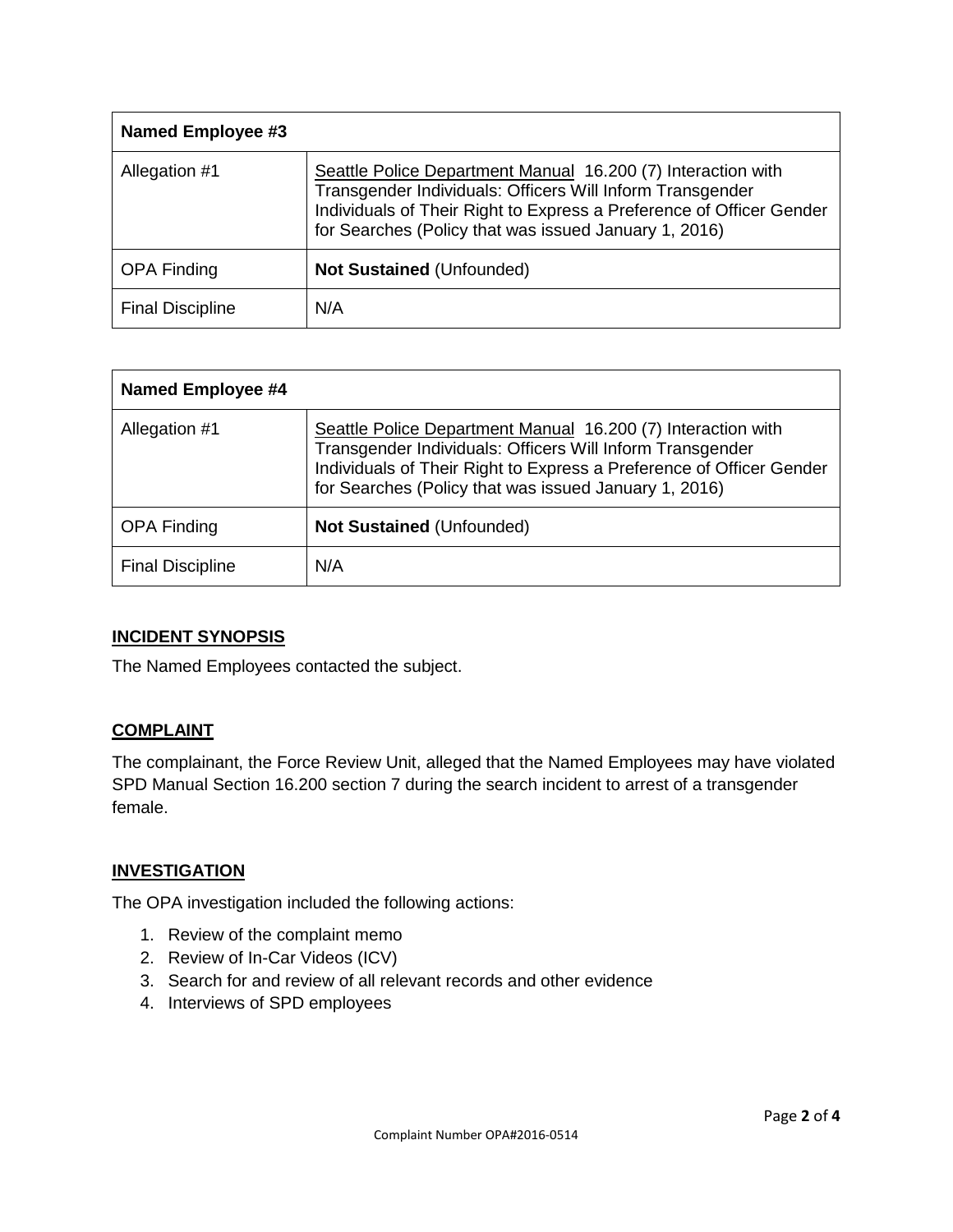### **ANALYSIS AND CONCLUSION**

Named Employee #1 was a student officer at the time of this incident and was tasked with conducting a search of the subject. Named Employee #1 told OPA she was not aware the subject was transgender at the time of the search. This fact was verified through the OPA review of ICV and interviews. The requirements of 16.200(7) apply when an officer knows or reasonably should have known the individual was transgender. In this case, the evidence did not support the conclusion that Named Employee #1 knew or reasonably should have known the individual was transgender.

Named Employee #2 was a field training officer at the time of this incident. She and her student officer (Named Employee #1) were called to transport the subject who had been arrested by two bicycle officers (Named Employee #3 and Named Employee #4). Named Employee #2 tasked Named Employee #1 with conducting a search of the subject. Named Employee #2 told OPA she was not aware the subject was transgender at the time of the search. This fact was verified through the OPA review of ICV and interviews. In this case, the evidence did not support the conclusion that Named Employee #2 knew or reasonably should have known the individual was transgender.

Named Employee #3 and Named Employee #4 arrested the subject and asked for a transport patrol car. When the transport car arrived with Named Employee #1 and Named Employee #2, both of whom were female, Named Employee #3 asked the subject if there was a gender preference as to who conducted the search. The subject said something like, "I don't give a shit." Named Employees #3 and #4 told OPA they were not aware the subject was transgender at the time of the search. This fact was verified through the OPA review of ICV and interviews. In this case, the evidence did not support the conclusion that Named Employee #3 or Named Employee #4 knew or reasonably should have known the individual was transgender.

## **FINDINGS**

#### **Named Employees #1, #2, #3, and #4**

Allegation #1

A preponderance of the evidence did not support the conclusion that the Named Employees knew or reasonably should have known the individual was transgender. Therefore a finding of **Not Sustained** (Unfounded) was issued for *Interaction with Transgender Individuals: Officers Will Inform Transgender Individuals of Their Right to Express a Preference of Officer Gender for Searches.*